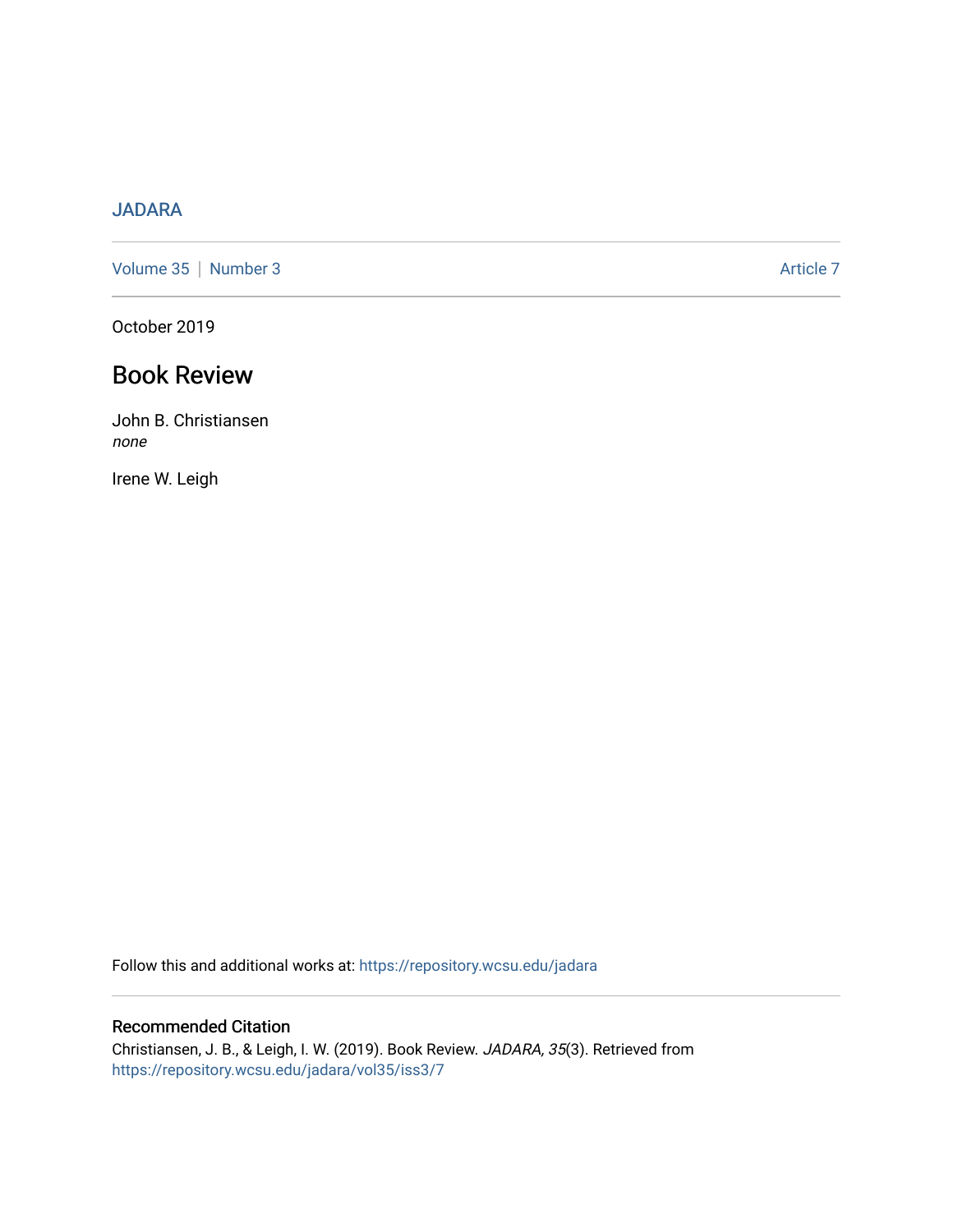#### Book Review

## Cochlear Implants in Children: Ethics and Choices

### John B. Christiansen and Irene W. Leigh (2002)

## Gallaudet University Press: Washington, D.C.

Cochlear Implants. These two words have caused more turmoil in the field of deafness than anything since the infamous Milan Conference of 1880. A simple audiological prosthesis, frequently likened to an internal hearing aid, has caused anguish and angst among deaf and hearing alike. The debate over whether young children should be implanted consumes advocates on both sides of the controversy as each shrilly denounces the other with fervor usually reserved for sawdust-trail evangelists announcing the impending apocalypse. Those who believe that implants are the salvation of deaf people view people who oppose the procedure as child abusers. On the other hand, individuals who oppose implants see proponents as promoting a diabolical plot to eliminate Deaf Culture, only slightly less evil than Hitler's holocaust.

The documentary, Sound and Fury, has only fueled the fires. Media outlets tend to take sensationalist views printing stories about the "miracle cases" with little exposure to the work required to habilitate the implantee. Nor has the "common experience" been given much exposure in the press. The daily experience of parents and children, leading what Thoreau called "lives of quiet desperation" do not make compelling stories for a medium driven by the sensational, by the incredible, or by the horrific.

Into this environment step Leigh and Christiansen. Their book, Cochlear Implants in Children: Ethics and Choices, attempted to cut through the miasma of misinformation, disinformation and hyperbole presenting fact devoid of emotionalism and extravagance. They strived to present information from research and from the anecdotal experience of those who have been there, for better or for worse. For the most part, they accomplish this goal in spades.

Christiansen and Leigh were interested in exploring why parents made the choices that they did. They examined the underlying assumptions that guided parents in their decision making. Equally important, Christiansen and Leigh looked at the unintended consequences of those decisions.

# Published by WestCollections: digitalcommons@wcsu, 2002

JADARA 47 Vol. 35, No. 3,2002

1